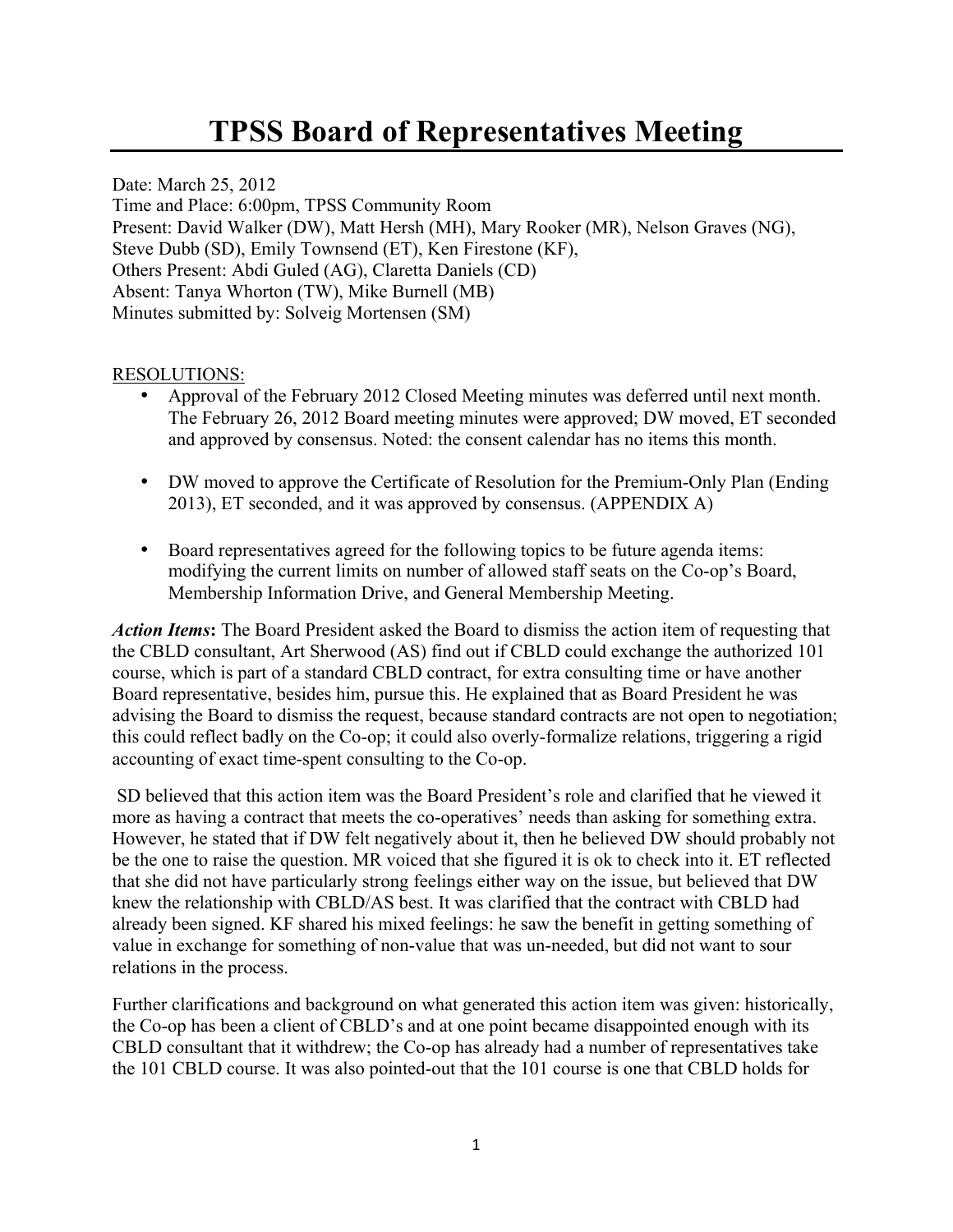many clients at once and not one that AS necessarily leads, so an exchange involving more of his consulting hours will probably not be equivalent for him personally.

Board reps. discussed how, possibly, SD should present the question. DW strongly believed the Board could in effect, over time, negotiate more by not introducing this request. MH noted that consulting time versus a pre-planned event (not involving the consultant) is incomparable and therefore, inadvisable. KF suggested that the Board ask CBLD —not AS—if it could give the Co-op something instead of the 101 course and allow them to come back with a substitution. NG concurred, noting that TPSS Co-op has essentially already maximized the benefits of that course.

SD saw two points emerge in this discussion: 1) the Board had not reviewed the contract with the consultant; and 2) there is a presumption that the consultant will not strictly adhere to the clock. SD relayed that he was interested in AS's interpretation of the contract. He pointed-out that in a number of package deals purchasers often seek some flexibility; that AS claims to want to build a cooperative relationship; and, that due to the history with CBLD, the Co-op may be allowed some considerations.

Some Board reps. shared their impression that questions having to do with marketing would need to be paid for separately, outside the current CBLD contract. DW clarified that CDS and CBLD are different; so, the marketing consultants that AS referred to were CDS ones and certain consultants, such as, Bill Geisner will have to be paid for separately. DW offered his reaction to CBLD 101. He found Saint Jewels gave really useful information and Marilyn Scholl gave information similar to what was provided at the retreat. He felt the guidance offered standardized policy governance. DW pointed out that this year's 101 course might include AS and his material. KF suggested possible participation if AS were teaching locally.

DW clarified that if he addressed this request with AS, he would do so in the presence of TW and AG. MR suggested that if DW were against it, TW should raise the question. DW stated that he believed he understood the Board's interests in this and would talk to AS and inform the Board of the outcome.

The Board noted that the annual membership to NCGA costs approximately \$13,500, yet the Coop receives back in patronage rebates an annual amount of \$16, 176 from mostly NCGA. The Board agreed that the membership is worthwhile.

The Board revisited the issue of tracking individual customer purchases versus aggregate ones. AG explained that while it would be very difficult to stop the catapult system from collecting that information entirely, the Co-op IT Department is currently limiting that information to certain employees. DW commented that the Co-op may, eventually, want a policy that explicitly disallows its use at all, beyond MC-6, which restricts how the Co-op can use that information.

AG will look into Board representatives 1099s; MH will sign the Premium only-policy plan.

*Board Retreat:* The Board President asked Board reps. and the GM for feedback re: the retreat. Many were pleased with AS's work and the exercises that they partook in that day. SD shared that he would have preferred that the full management team were present for the retreat; he knew one manager was unable to attend due to religious commitments, but wondered why other managers were not present.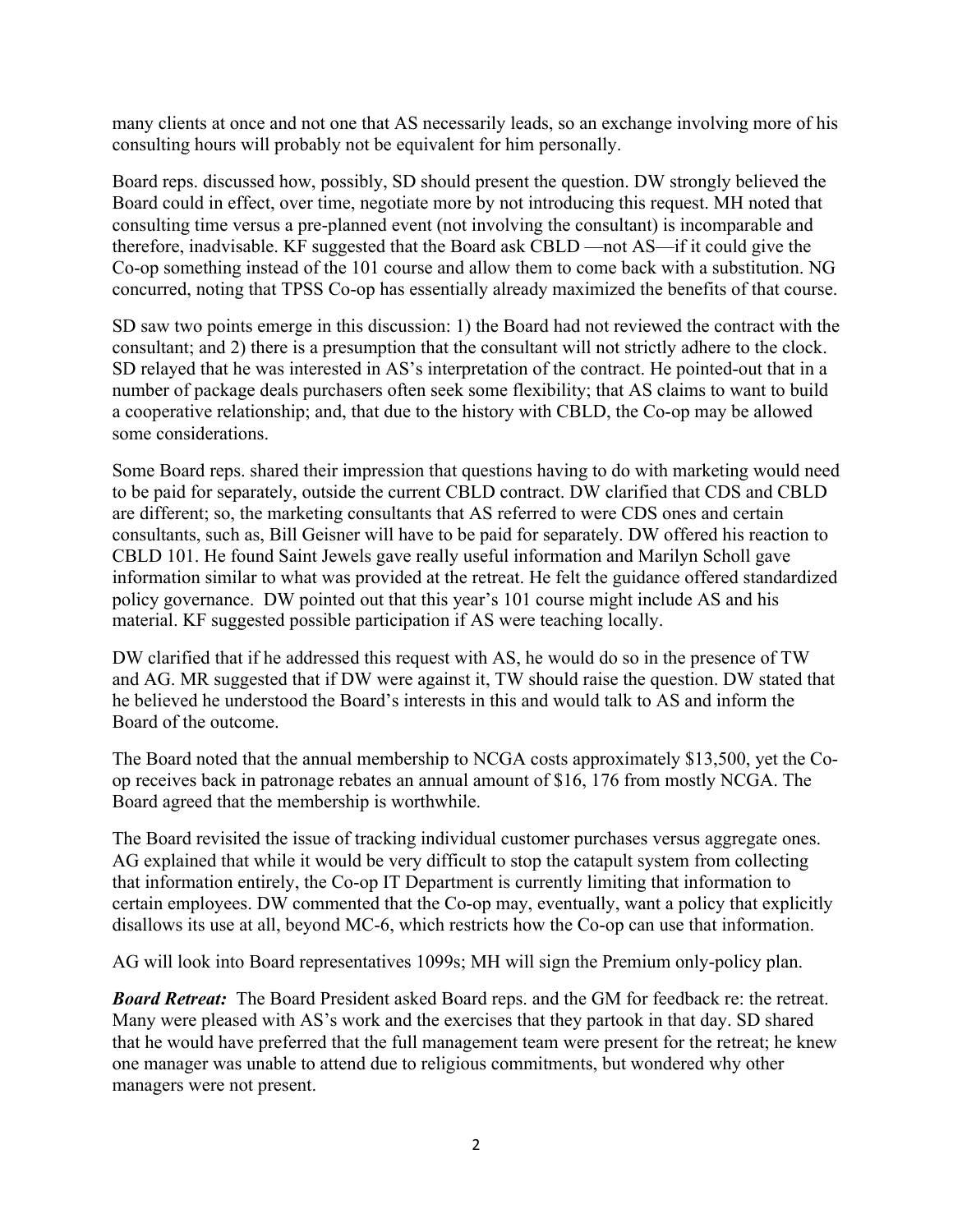DW explained that initially AS had welcomed the idea of more management staff at the retreat; however, after speaking with AG, MB, and him, AS concluded that it would detrimental to have other management team staff present at that point. AS, reportedly, suggested that they attend the following year. AG elaborated that because they were working on building the management team structure AS advised them to wait. SD reflected that possibly the greater management team could have been present for only part of the day, allowing for strictly Board and GM time earlier or later. DW noted that AS did communicate the possibility of the Co-op's having a 2<sup>nd</sup> session with full management later this year.

ET asked fellow Board Reps. how they felt about AS's recommendation to have AG give the Board a plan re: making SS profitable and having an independent expert review it. DW shared that he spoke with AS after the retreat because AS is still learning about the Co-op and they were clear that flat sales and falling margins are the cause of the trouble at SS; AS and he were also clear that it is management's job to turn that around. NG commented that not only AG, but also the Board should determine what goals should be met, so if the plan does not work, the Coop/Board will know what the trigger point is for some type of action—be it SS creating their own Board and seeing if they can get capitol, etc. DW reflected that he wanted that issue addressed in the Finance Committee meeting. SD shared that the determination of what that loss level or trigger point will be is for AG to define and include in his plan for SS store turn-around. SD commented that the Board retreat idea to have AG form a plan to turn the SS store into a profitable venture should be stated as an action item.

MH shared he was pleased that the Board narrowed down its immediate concerns at the retreat; however, he would have preferred to have heard, sooner in the day, some explicit suggestions on addressing certain issues. DW anticipated that AS will have more of that input for the monthly meetings. SD ventured that AS will be at CCMA in Philadelphia, and thought it might work to tack on a 2nd retreat during that time. DW responded that they would address that with AS. Finally, the Board reflected on the retreat venue; due to issues, the Board will not re-patronage.

*Open member Forum:* The Board President relayed to the Board that they can represent concerns from staff, from others if asked to, etc. MR shared that she recently patron aged the SS store, did a lot of shopping, did find the lighting a little dim, but did not smell any incense—as AS had mentioned. She highlighted how staff were helpful; she overhead the check-out person ask a customer if they found everything they needed. AG described a form at the cash registers that asks customers that specific question.

MH shared that he would like to work on/see an educational series for staff and members, emphasizing the expertise at the Co-op and how members would support it. SD reflected his belief that that activity suits staff's role; however, he noted that DW and he have done educational seminars at the Co-op and concurred that many skills do exist on the Board. He expressed that the appropriate role for the Board in relation to this interest is to ensure that there are policies that stipulate education at the Co-op.

MR announced that she will not be seeking re-election: 1) so she can be on the Nominations Committee--remain involved in the committees 2) so, primarily, she can have more time for member education. She noted all the Board meeting preparation and how she would like to trade that for member education.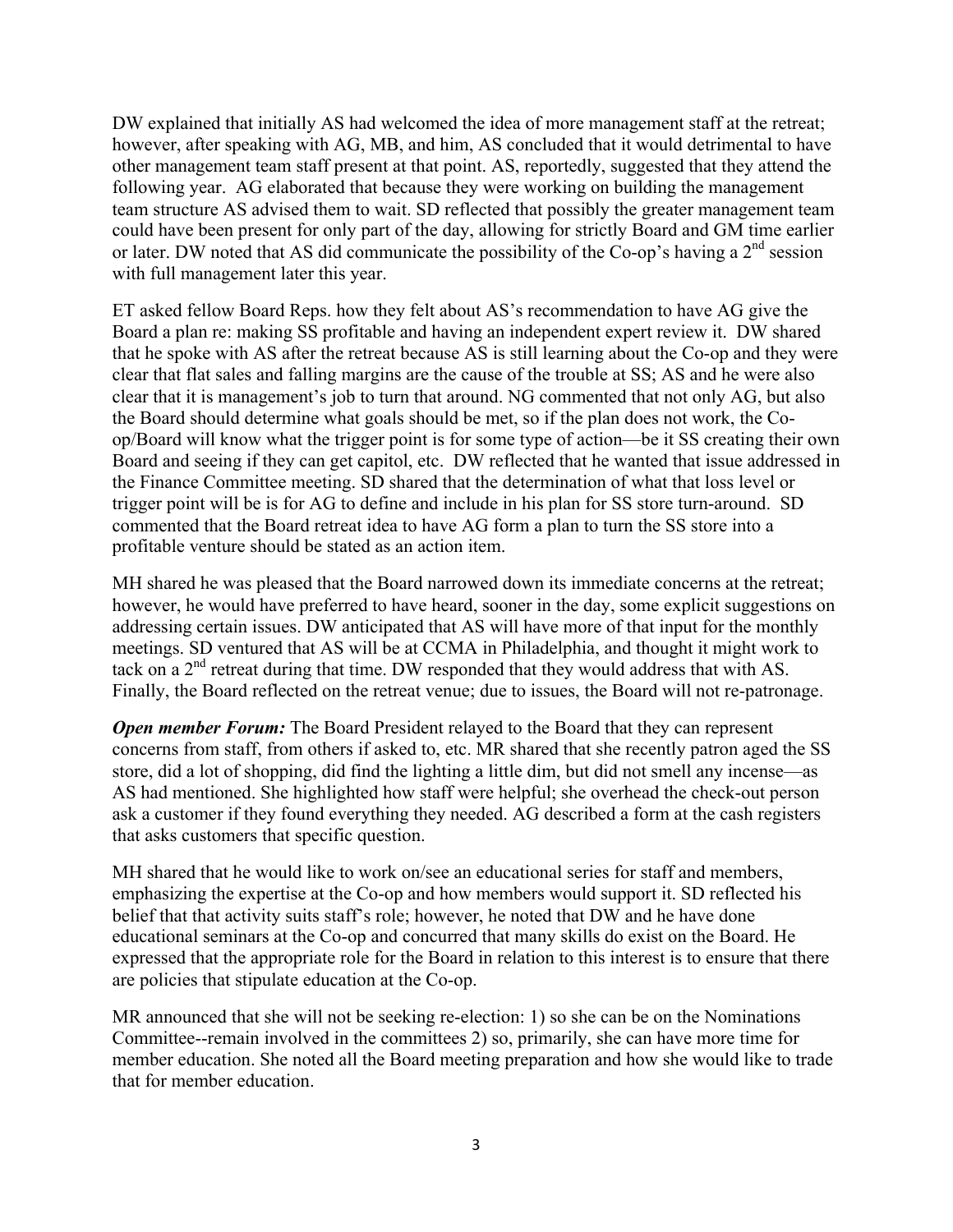DW pointed-out that education is a key co-op principle (principle 5), but is a staff responsibility. He noted that Board reps. can share their expertise in certain areas as long as they do so as individuals not as Board representatives. He referred to policy clause L.9.9.1, which essentially stipulates that the GM will not fail to have educational events for the Co-op. He also mentioned Ends statements numbers 2, 4, and 6, which regard staff and members having an overall knowledge and understanding of co-ops and related issues. So he summarized that the Co-op does have sufficient support for this aim in policy and the policies does not need to be modified. However, he noted, the Board may want to monitor the involved policy and promote the idea that management should take some initiatives in this aim.

NG talked about the basic elements of compliance and gave an ex. of a naturopath doctor that has suffered in regards to the state limits on what can be said, but is extremely knowledgeable. SD suggested that the Co-op start a staff education calendar, which could include health education, finances, history, etc. NG reflected staff education should begin with practical material like how to rotate produce and then move to broader topics like co-op history. AG shared that the Co-op was starting many of these initiatives and that some of what NG described is procedure. He liked the idea of a staff calendar that specifies who goes to what training when and noted that Tom Snyder, NCGA rep, gave similar suggestions.

*GM Report:* AG announced that on March 30<sup>th</sup> and March 31rst inventory will occur at the stores. He confirmed that management and IT staff are still progressing on data security.

AG had met with the Lafayette credit union (LCU) rep on Thursday and learned that the ATM s will be installed at both stores in approximately 3-4 months. He highlighted that the LCU is thinking about encouraging new credit union members to also join the Co-op by offering them certain benefits if they are TPSS Co-op members.

AG reported that he also met with Sarah Lebherz, GM of the Common Market. They reviewed the catapult system and certain policies and will eventually collaborate on membership installment plans. He also noted a recent staff meeting that had been very productive. ET noted that a new grocery manager resigned fairly quickly; AG explained this was for reasons unrelated to the Co-op. SD shared that his understanding is that the current HR manager was hired for a one year temporary contract; he wanted to inquire what the plan was for that position. AG stated that he would include the plan for the HR position in his GM report next month. He elaborated that if the position became full time it would have to be opened for hire.

AG updated the Board on the work of the students. The students worked on a new customer survey and received information that, working with the IT staff, they will analyze. DW elaborated that they created the survey and the HR manager sent it out. AG relayed that there will be an Earth Day celebration event at both stores on different days.

Finance Committee update: DW explained that he will focus on SS for this meeting and that MH was present for the previous meeting. He summarized that largely they revisited topics from the last meeting: the SS store is not doing well and the FC is increasingly alarmed about it. He reiterated that the figures from January are not backed by inventory, so there will be better data at the end May. He confirmed that while certain factors, such as, an increase in inventory come into the picture, they are not sufficient to explain the loss. At last month's FC meeting, DW reported, Zoe asked what it would take to convince people that things are improving at SS, and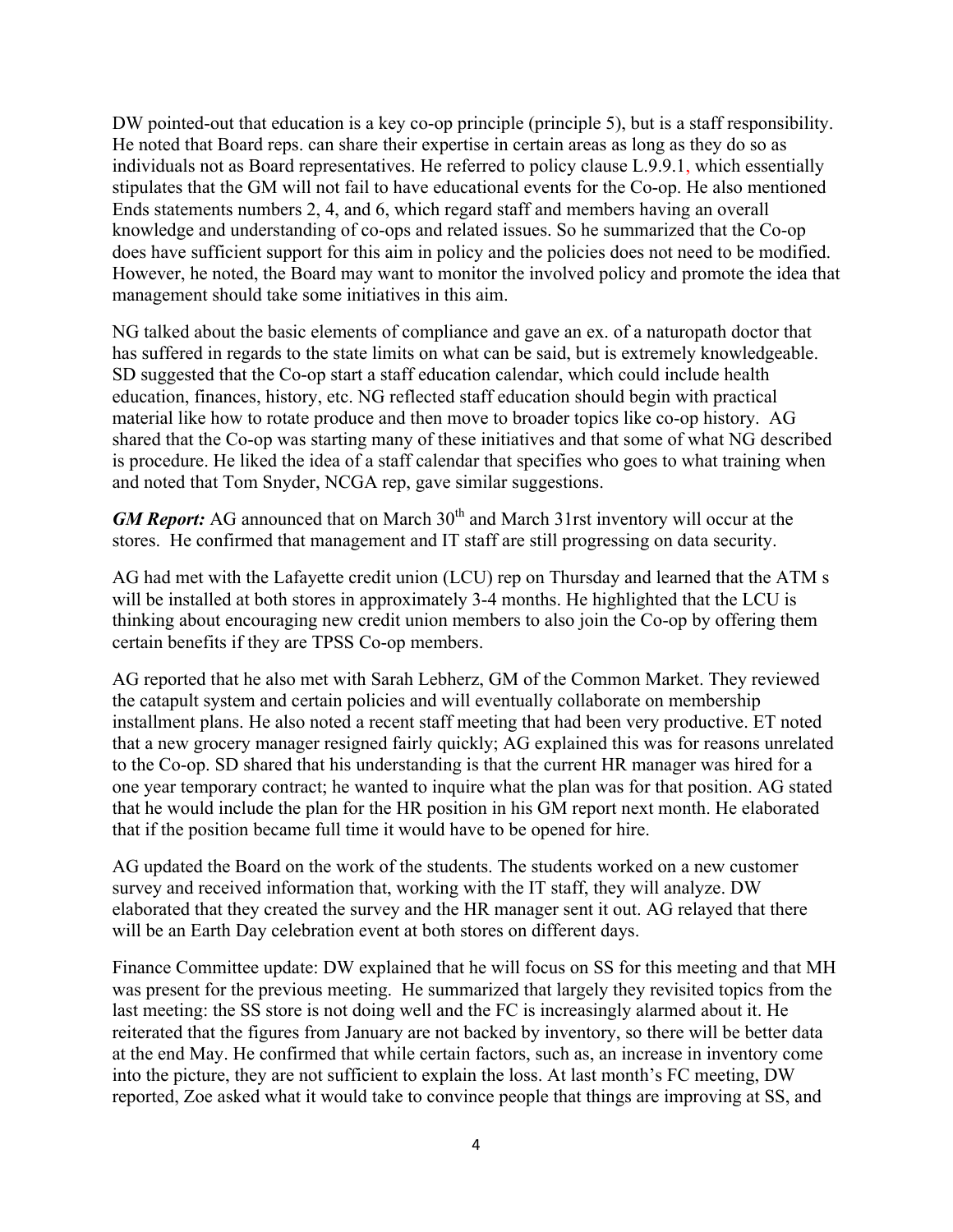so, the FC directed them to be on budget for the fourth quarter. The FC asked for certain numbers: the FC has no ability to assess consequences, so it made a statement of expectations. However, DW noted that SS is continuing to spiral down toward a net worth of zero. He noted that issue of being able to get financing for the expansion due to SS's poor performance came up in the Finance Committee meeting. He shared that they were more concerned that a financier will agree to finance the expansion on the condition that the Co-op closes the SS store. He recounted such an outcome in the case of the Sligo Store. ET asked why the Combined Profit and Loss sheet showed overhead to be much higher at the SS store than the TP store. DW and AG confirmed that they were reviewing that with the Finance Manager. DW noted that the 70/30 could be a simple misallocation or be due to the way managers are classified; while the TP store does not have a store manager or assistant store manager, the SS store does. DW pointed out that the gross profit for SS in January was less than its personnel expenses. The SS store was very low on its gross margin, but DW could not see why from the data. He summarized that the most current statements could only solidly reveal that SS's expenses are under control and its personnel costs are in a decent range.

NG asked if the products that were in common at both stores, UNFI, etc. were priced the same at both stores. AG stated that most are; if the products are the same, the price is the same. NG wondered what percentage of stock and/or labels might be different at the two stores.

MR pointed-out other potential factors at SS: location, management. AG explained there are some different factors, but margin is affected by: shrink/theft/spoilage and mispricing DW talked about how this is a high inflation period, so month by month the cost of what the Co-op sells increases; if wholesale costs and retail prices are not continually updated, then margins will diminish simply due to inflation. He stated that he endorsed AG's answer and noted that as a Board they cannot speculate past AG about management; however, they can say while management may not be the cause but they are held responsible.

SD pointed out that the market study is shown as a loss. DW clarified that it is not a loss but an expense and with expenses the question becomes what revenues are there to offset them. DW shared that he noticed the amount in the expansion fund increased by about \$4000, which was not realized in the expansion fund but in the TP financial statement. He explained that the FC is having an on-going discussion about the structure of the financial statements.

SD shared that one of the reasons he voted in favor of continuing the SS lease was because even if losses continued it will be difficult to contract and then double staff. DW noted that this issue arose in the Expansion Committee (EC); the market study projected a 4% retraction in SS sales if the TP store expanded. However, he noted, they did not project the result if the SS store closed and the TP store expanded. He anticipated that the EC might authorize that expenditure if the Co-op were interested. NG commented that he had voted to renew the lease because the Co-op had not yet talked to or made provisions to the membership.

DW explained to Board Reps. that the balance sheet shows donated capitol to SS and that the history behind that is that the Co-op took \$200K to open the SS store, which later borrowed the rest of the money they needed and received loans from the TP store as losses went on. At this point, he stated, \$250K is owed from SS to TP. More than 1 million dollars has been invested in SS, but DW shared that most of that is for normal operations: payroll, and up until a few months ago, SS was paying the debt back. He stated that SS does not have enough cash to pay TP back.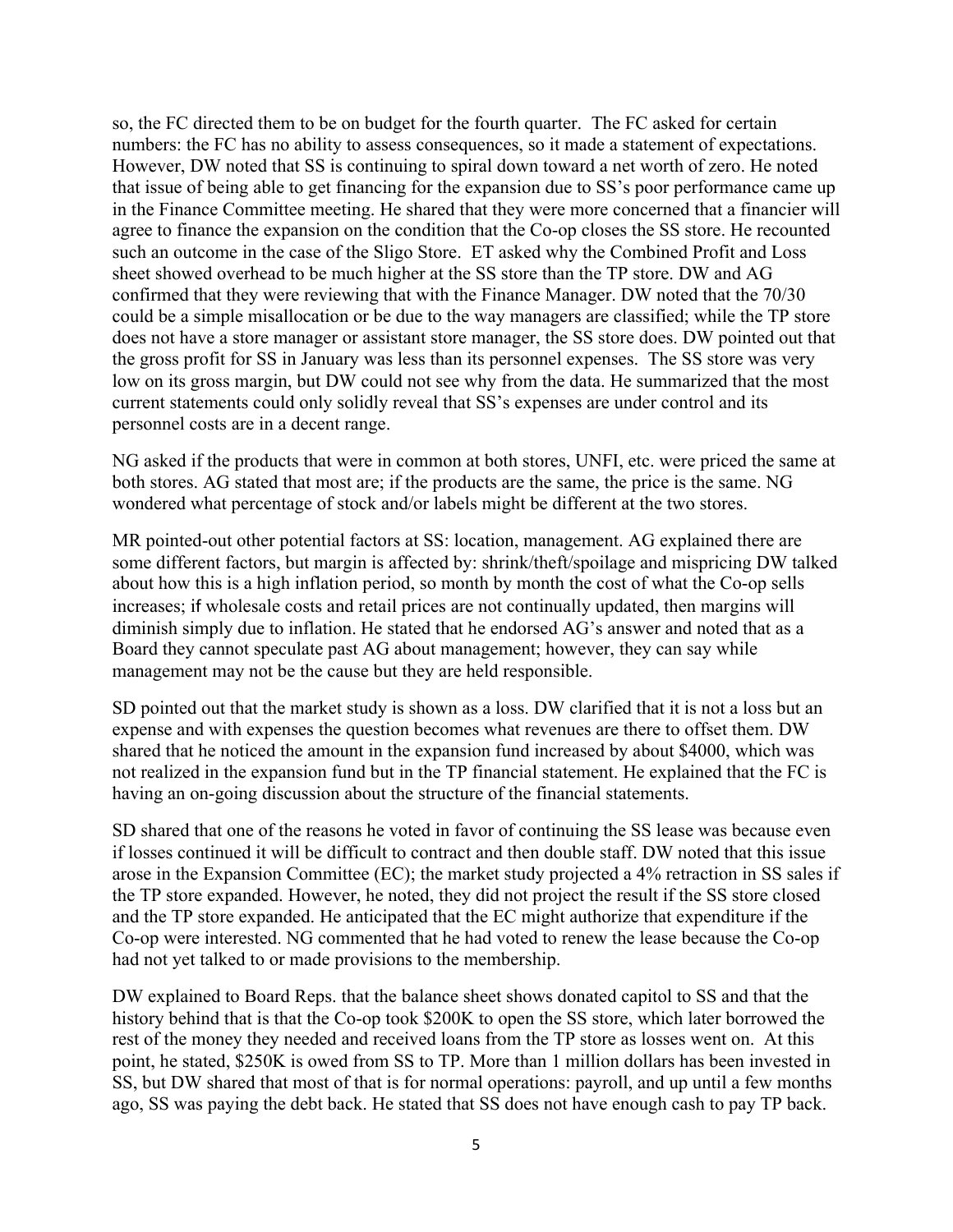SD reflected that once expansion begins things may change and that the Co-op has a window before SS may come to an intolerable loss level. He stated that the Co-op should want to float the SS store as long as possible to give employees a chance to pursue jobs in the expanded TP store if closure happens.

DW pointed-out that the lease expires in Sept 2013, so the Co-op will keep the SS store until that point. He emphasized the need for target dates and specified the date of 1.1.2015 as one of those dates. He noted a close connection between the expansion project and the lease. DW noted that the SS store has demonstrated it can operate at a close to break-even point: if it can, it should stay open. He shared that he was betting on success, but noted that the Co-op has to be aware of the planning horizons; there is approximately a year for a turn-around. He pointed-out that if the Co-op/SS can make it work, it can turn around quickly and an almost immediate effect should be seen because if customers get what they are looking for, change should follow. He stated that the Co-op is backing SS with cash, expertise, effort, and input.

*Expansion Committee Update:* KF shared that presently, the EC is in a bit of a holding pattern; they are considering options and need to negotiate with the City re: the lot. He reported that they have been doing an on-going project planning exercise of determining what needs to happen when. DW added that they made a series of task milestones. KF elaborated that he began to exam all the different scenarios; they brainstormed a list of all possibilities, everything from getting a new store next door to letting the operation shut down, and once the list was generated, they ranked each one. In the meeting after the next, they will consider the pros and cons of each. KF also shared the events of last Tuesday's meeting: Tebabo of Blessed Coffee presented his vision, which may or may not be very compatible with the Co-op's vision, and City Council members Seth Grimes and Kay Daniels-Cohen and Lorig Charkoudian participated. Former City Council member, Dan Robinson, will also, reportedly, be meeting with the EC and helping to plan around working with the City. KF also stated that the Austin-Healey shop owners approached the EC about utilizing their space; however, they may want to keep some space for stock. MR pointed-out that even if the Co-op does not want the Austin-Healey space, the venue that moves into their space will impact the Co-op. In final, KF elaborated that the Blessed Coffee venture would entail a free-standing hut, a structure for a daily Ethiopian coffee ritual and remarked that there are few coffee houses in TP anymore: Mayorga may leave the area, and Bread and Chocolate will no longer be called Bread and Chocolate but become more full service and move to Everyday Gourmet's location.

#### *Upcoming Events:*

-Earth Day: Happening on April 21rst at SS and April 22<sup>nd</sup> at TP.

-Membership Committee Meeting on April  $2<sup>nd</sup>$  (instead of the 9<sup>th)</sup> at TP.

-General Membership meeting on May  $6<sup>th</sup>$  at TP. SD explained that due to scheduling issues they were unable to secure the space in SS. He hoped the fall General Membership meeting would happen at the SS store. A Board Rep. suggested making note of the location change on the postcard mailings.SD assured the Board that the change would be communicated; AG stated that he would include it in the next Super Thursday email**.** SD informed the Board that the tentative speaker for the May  $6<sup>th</sup>$  meeting is Johana Bachman, who has been active in DC co-op organizing. For the Membership Committee meeting, they thought they would do staff tables. DW noted that the Food Advisory Group would like a table too. SD relayed that the formal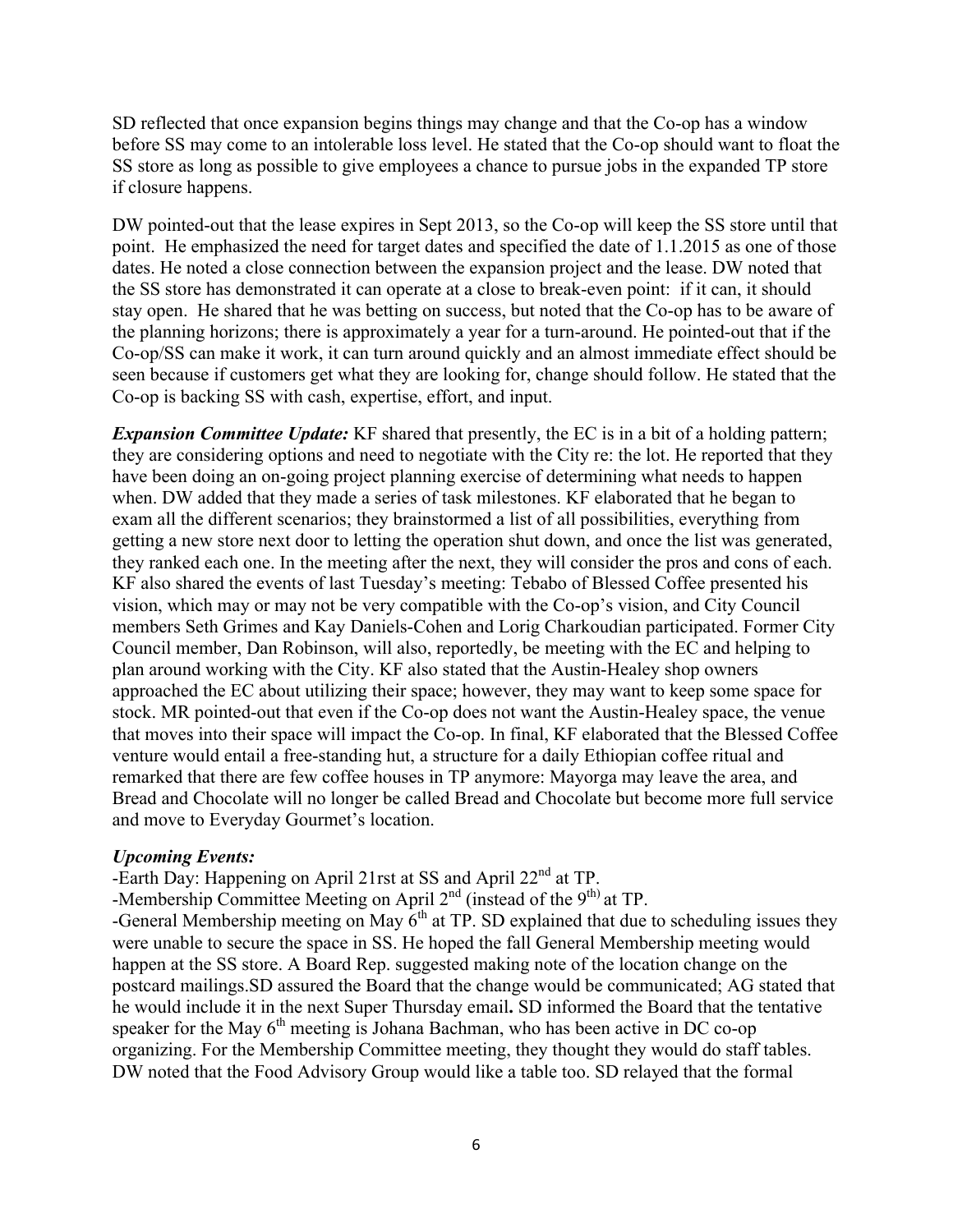meeting would be an hour and a half and the planned agenda items were: update on the expansion, store displays within departments, and MD marketing students' updates.

DW announced that on Oct. 20<sup>th</sup> TPSS Co-op will host the MAFCA meeting; however, a location was needed: contact the Seeker's Church and inquiry about the historic district.

#### *Board Development:*

#### -Recruitment:

DW acknowledged that MR will not be running for re-election and he was undecided about whether he would run for re-election. He shared that he cannot have a role in the nominations process, but, barring process may serve a very limited role in recruitment. MR specified that technically all Board reps., who are not running for re-election, are on the Nominations Committee and in light of her decision to eventually be on that Committee encouraged people to consider joining: the restrictions being that a person must be a member in good standing. The Board discussed how many meetings a Board representative is required to attend to remain in good standing.

MH shared that he would like to see the restriction on the number of staff, who are allowed to participate on the Board, at one time, lifted. MH elaborated that if the Co-op membership votes for staff members to be on the Board, they should be allowed to be on it then.

DW responded that this is a By-law issue and will have to be considered during comprehensive policy reform as part of by-law revision. But, he noted, if it is a real priority he will move the issue of By-law revision up earlier and explained that by-law revision requires a vote of the entire TPSS Co-op membership. He strongly advised that the Board not to do By-law revision piecemeal.

SD gave the feedback that TPSS Co-op is structured as a consumer co-op but that this subject relates to the issue of the Co-op's being nearly a hybrid co-op without actually having the required equity piece. Other Board reps. noted the tendency for staff in co-ops to comparatively show for elections strongly, thus affecting or influencing their Boards more. If staff were allowed greater seats on the TPSS Board, the Co-op would need to change the equity structure, SD stated. KF and NG echoed concerns about a board comprised of more staff than members or with unlimited staff seats. SD noted that fewer than 100 people out of all the TPSS Co-op members voted in the last election, demonstrating poor membership turn-out overall. He believed that more staff presence on the Board might generate a see-saw reaction between staff and members. DW commented that this issue is actually a current national topic amongst cooperatives, but the general feeling is that less or no staff should hold a seat on their co-op's board. He shared that personally, he would be against that decision/guidance.

*CCMA*: The Board President announced that representatives who are interested in going to CCMA in June  $(14<sup>th</sup>-16<sup>th</sup>)$  needed to make their decision by next month and confirmed an adequate budget to send several people.  $14<sup>th</sup>$  DW, SD, ET, and MH all expressed some level of interest in attending. The Board President suggested scheduling a vote for it. SD shared that one of his contacts might be able to arrange for non-hotel housing. DW highlighted two events at the conference on Wed. June 13<sup>th</sup>: Economic Democracy in PA and WI, a case-study and CGIN's Board meeting.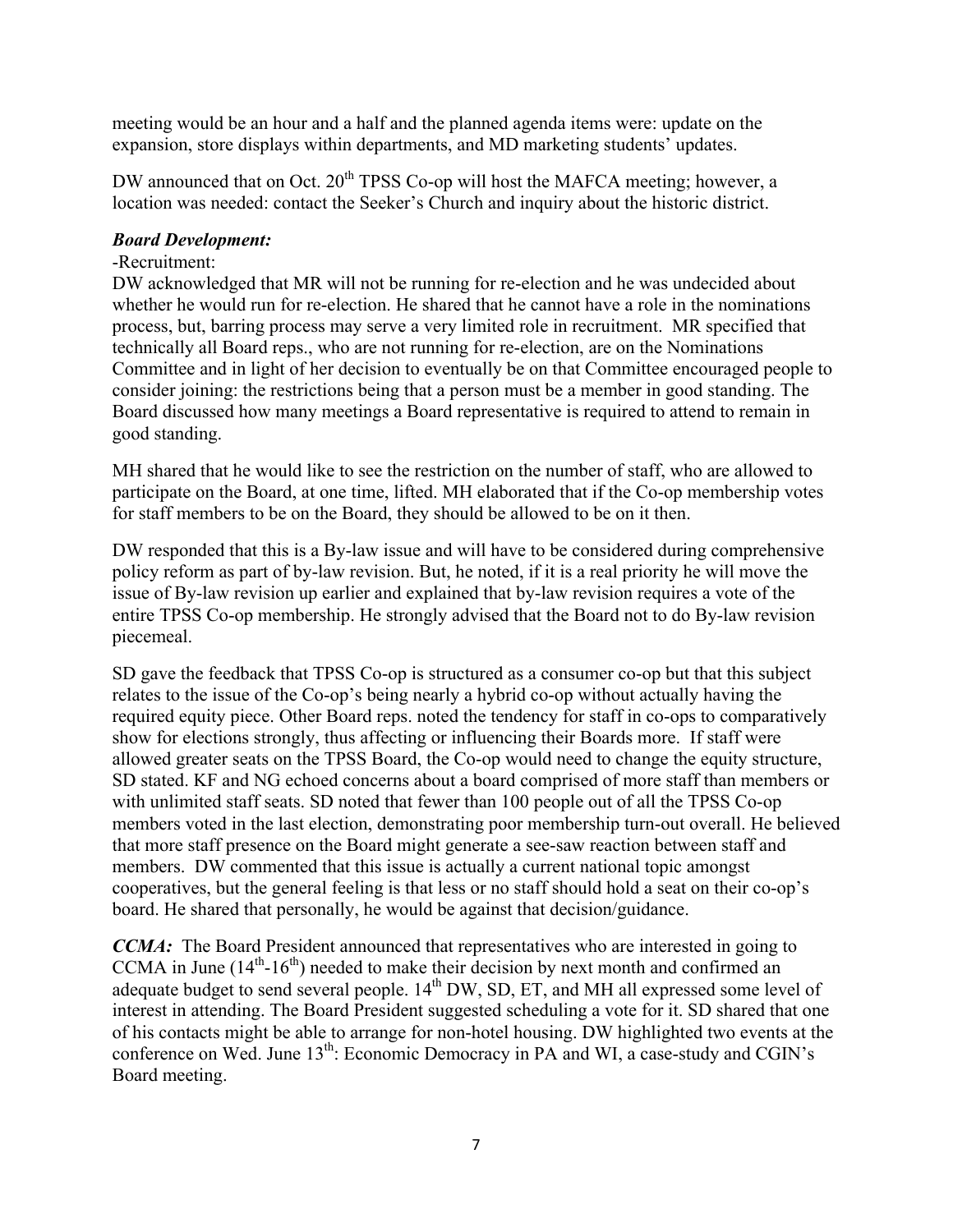DW reported that Mariposa Co-op, PA, opened, had a record first day, and seems to be an asset in its community. He hopes their initial success indicates that they will be able to pay their loans.

*Capitol Installment Plan:* The Co-op By-laws instruct the Co-op to come up with a membership plan. Reportedly, this is under discussion in the Membership Committee. SD is still waiting for comparative information from the Frederick Common Market He shared a plan of ten dollars a month, for ten twelve months was in consideration; one of the Co-op's End statements stipulates that the Co-op needs to serve the people who are its customers. Therefore, a plan which involves a \$100 upfront payment or two \$50 payments, may be a barrier those the Co-op is trying to serve. SD stated that before the policy is created, there should be review of a scenario where a customer pays \$50 long before they leave: Do they get their money back? SD noted that the MC was attempting to estimate how much it would cost to service and maintain an installment plan. DW noted that he tasked with researching installment plans before and will share them.

9:15pm adjourned.

Next Meeting: April 15, 2012

BOARD ATTENDANCE TALLY:

| Term 2012: |        |        |                |        |  |
|------------|--------|--------|----------------|--------|--|
| Rep.       | Dec.   |        | Jan. Feb. Mar. |        |  |
| Burne      |        | $\ast$ | $\ast$         |        |  |
| Dubb       | ∗      | ∗      | ∗              | ∗      |  |
| Firestone  | ∗      | $\ast$ | $\ast$         | $\ast$ |  |
| Graves     | $\ast$ | $\ast$ |                | $\ast$ |  |
| Hersh      | ∗      | $\ast$ | ∗              | $\ast$ |  |
| Rooker     | *      | $\ast$ | $\ast$         | $\ast$ |  |
| Townsend   | $\ast$ | $\ast$ | $\ast$         | $\ast$ |  |
| Walker     | ∗      | $\ast$ | $\ast$         | $\ast$ |  |
| Whorton    | $\ast$ | *      | $\ast$         |        |  |